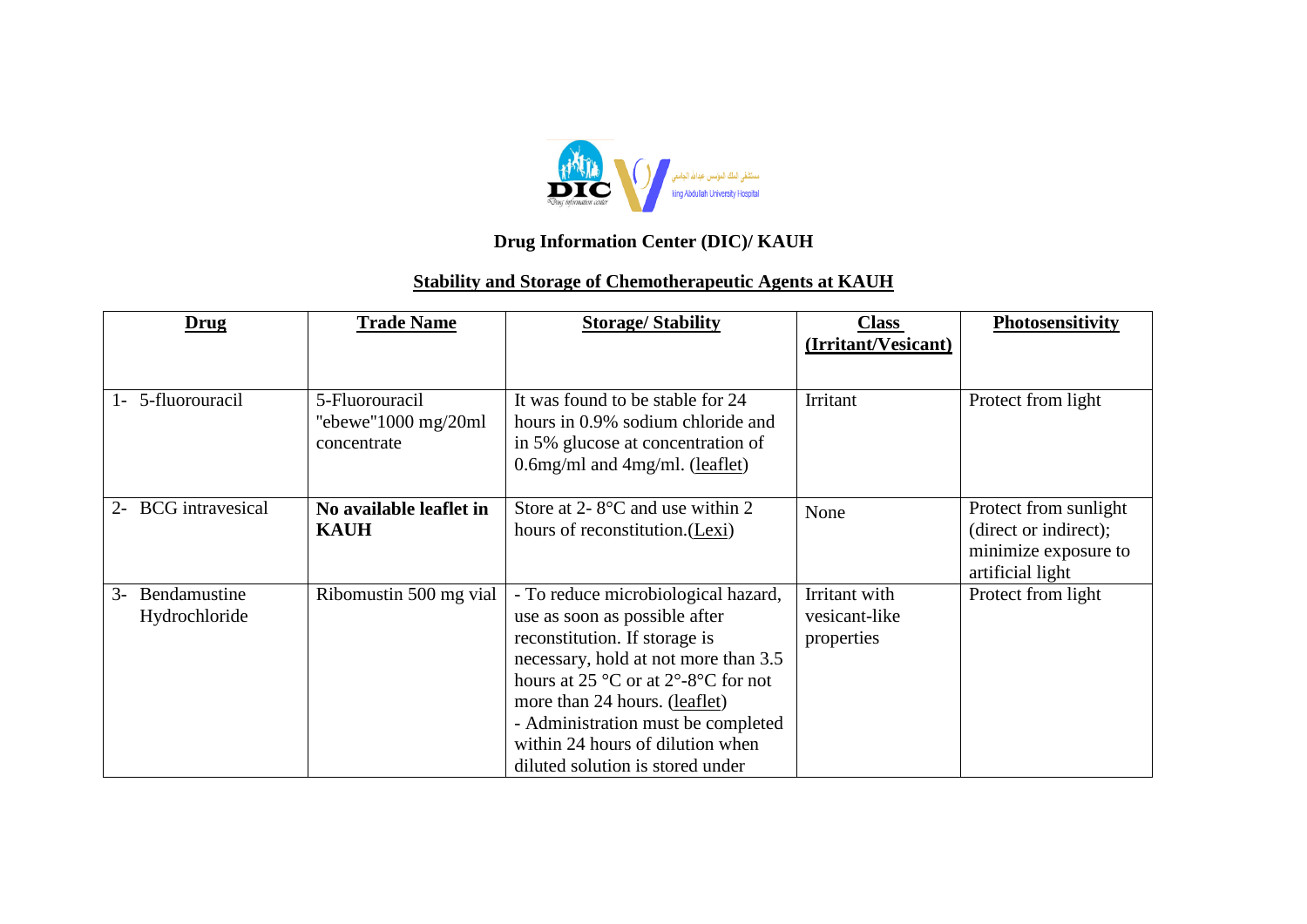|                  |                                    | refrigeration or within 3 hours when<br>stored at room temperature.(lexi)                                                                                                                                                                                                                                                                                          |          |                    |
|------------------|------------------------------------|--------------------------------------------------------------------------------------------------------------------------------------------------------------------------------------------------------------------------------------------------------------------------------------------------------------------------------------------------------------------|----------|--------------------|
| 4- Bevacizumab   | Avastin 100 mg/4 ml<br>concentrate | - Solutions diluted in NS are stable<br>for up to 8 hours under<br>refrigeration (lexi).                                                                                                                                                                                                                                                                           | None     | Protect from light |
|                  |                                    | - After dilution with Nacl 0.9% the<br>solution remains chemically<br>and physically stable for 48<br>hours at $(2-30^{\circ}C)$ . (leaflet)                                                                                                                                                                                                                       |          |                    |
|                  |                                    | - Do not administer with dextrose<br>solutions.                                                                                                                                                                                                                                                                                                                    |          |                    |
| 5- Bleomycin     | Bleomedac <sup>®</sup> 15 IU       | - Stable for 24 hours in NS at room<br>temperature.(lexi)                                                                                                                                                                                                                                                                                                          | Irritant | <b>Not</b>         |
|                  |                                    | - No information in leaflet.                                                                                                                                                                                                                                                                                                                                       |          |                    |
| Bortezomib<br>6- | Brotex 3.5 mg/vial<br>powder       | - Use within 8 hours of<br>reconstitution. However, stability<br>studies (using Velcade) have<br>demonstrated that solutions of 1<br>mg/mL (vial or syringe) may be<br>stored at room temperature for up to<br>3 days, or under refrigeration for up<br>to 5 days; or refrigerated in the<br>original vial for up to 15 days.(Lexi)<br>-No information in leaflet. | Irritant | Protect from light |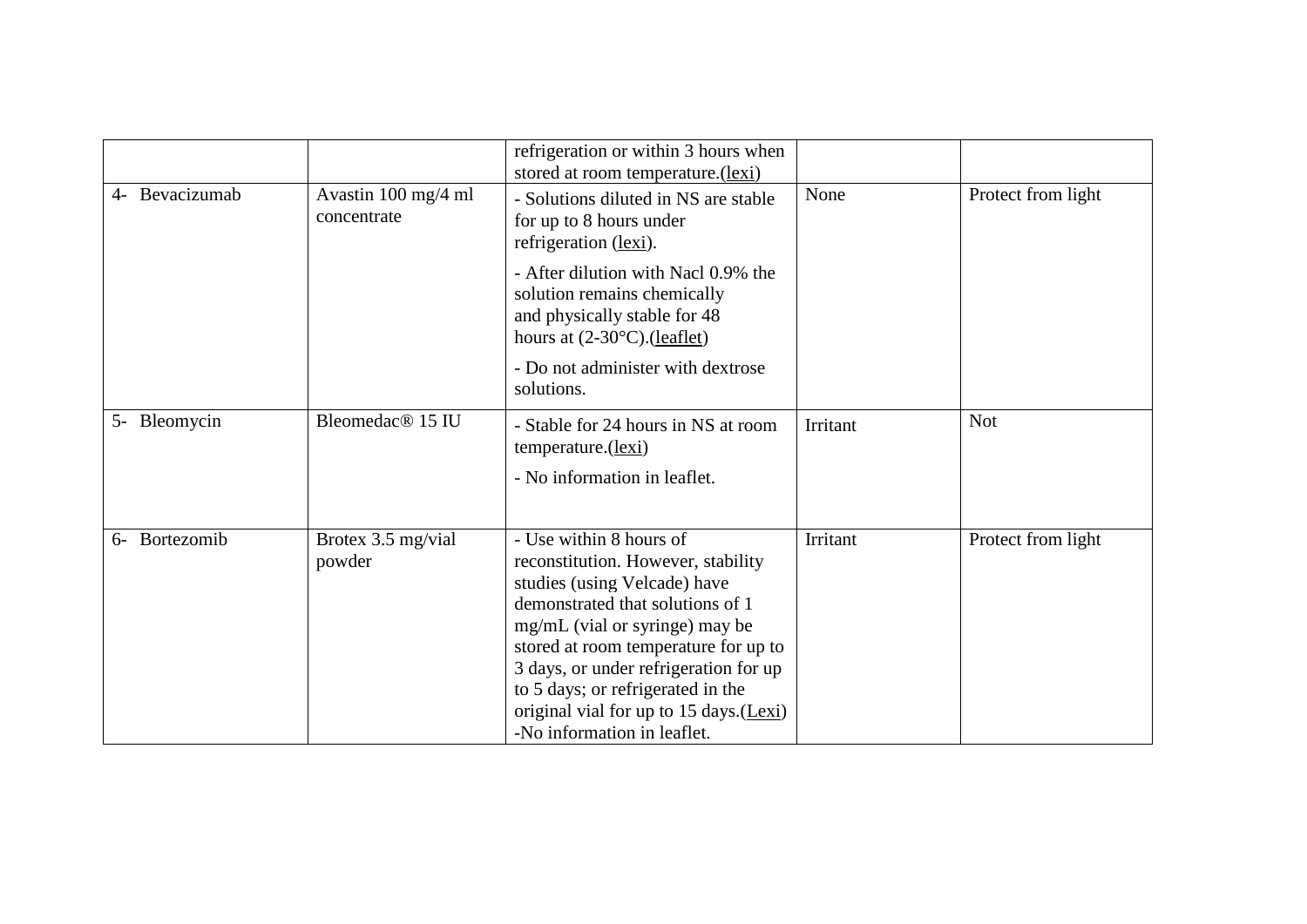| <b>Calcium Folinate</b> | Calicium Folinate<br>injection 10mg/ml     | From a microbiological point of<br>view, the product should be<br>used immediately. If not used<br>immediately in-use storage<br>times and conditions prior to<br>use are the responsibility of the<br>user and would normally not be<br>longer than 24 hours at $2-8$ °C.(<br>leaflet)                                                                                                                                                                                                                                                                                    | None            | Protect from light. |
|-------------------------|--------------------------------------------|----------------------------------------------------------------------------------------------------------------------------------------------------------------------------------------------------------------------------------------------------------------------------------------------------------------------------------------------------------------------------------------------------------------------------------------------------------------------------------------------------------------------------------------------------------------------------|-----------------|---------------------|
| 8- Carboplatin          | Carboplan150mg/15ml<br>450mg/45ml solution | - May be diluted in Glucose 5% or<br>sodium chloride 0.9% in<br>concentrations not lower than<br>$0.5$ mg/ml.<br>-When diluted as directed with<br>Glucose chloride 5% carboplan<br>solutions are stable for 8 hours at<br>temperature $\leq$ 25°C or for 24 hours<br>at $2-8$ °C.(leaflet)<br>-When diluted as directed with<br>sodium chloride 0.9% carboplan<br>solutions are stable for 1 hour at<br>temperature $\leq$ 25°C. (leaflet)<br>- Needles or IV administration sets<br>that contain aluminum should not be<br>used in the preparation or<br>administration. | <b>Irritant</b> | Protect from light  |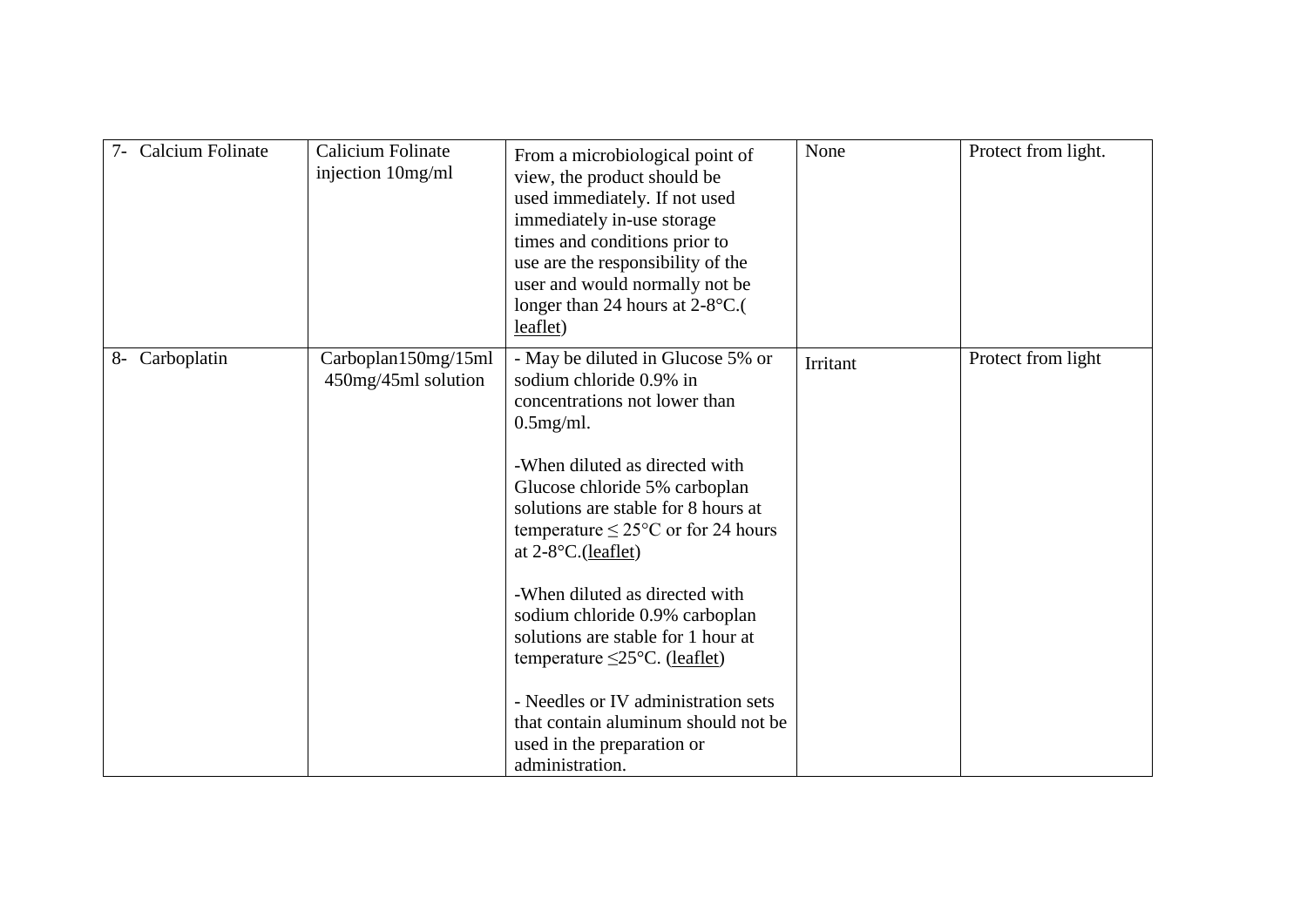| Cetuximab<br>$9-$    | Erbitux 5 mg/ml<br>solution            | - Store intact vials at 2°C to 8°C.<br>- Preparations in infusion<br>containers are stable for up to 48<br>hours at 25°C when prepared<br>according to manufacturer's<br>recommendations.(lexi)<br>-Erbitux 5 mg/ml is chemically and<br>physically stable for up to 48 hours<br>at $25^{\circ}$ C.(leaflet)                                                                                                                     | None                                                        | <b>Not</b>                      |
|----------------------|----------------------------------------|----------------------------------------------------------------------------------------------------------------------------------------------------------------------------------------------------------------------------------------------------------------------------------------------------------------------------------------------------------------------------------------------------------------------------------|-------------------------------------------------------------|---------------------------------|
| 10-Cisplatin         | Cisplatin "Ebewe"<br>concentrate 50 mg | After dilution in-use stability has<br>been demonstrated for 24 hours at<br>$25^{\circ}$ C for solutions with a final<br>concentration 0.1 mg/ml after<br>dilution of cisplatin 0.5mg/ml<br>concentrate with one of the<br>following solution:<br>1. Nacl solution 0.9%<br>2. Mixture of Nacl solution 0.9% and<br>glucose solution 5%. (leaflet)<br>- Do not use needles or IV<br>administration sets that contain<br>aluminum. | Vesicant $(>0.4)$<br>mg/mL); Irritant<br>$(\leq 0.4$ mg/mL) | Protect from light              |
| 11- Cyclophosphamide | Endoxan 500, 1000 mg<br>powder         | - Store the reconstituted solution in<br>the refrigerator (at $2 - 8$ °C). The<br>reconstituted solution should<br>be used within 24 hours after<br>preparation.(leaflet)                                                                                                                                                                                                                                                        | Irritant                                                    | Protect from light<br>(Leaflet) |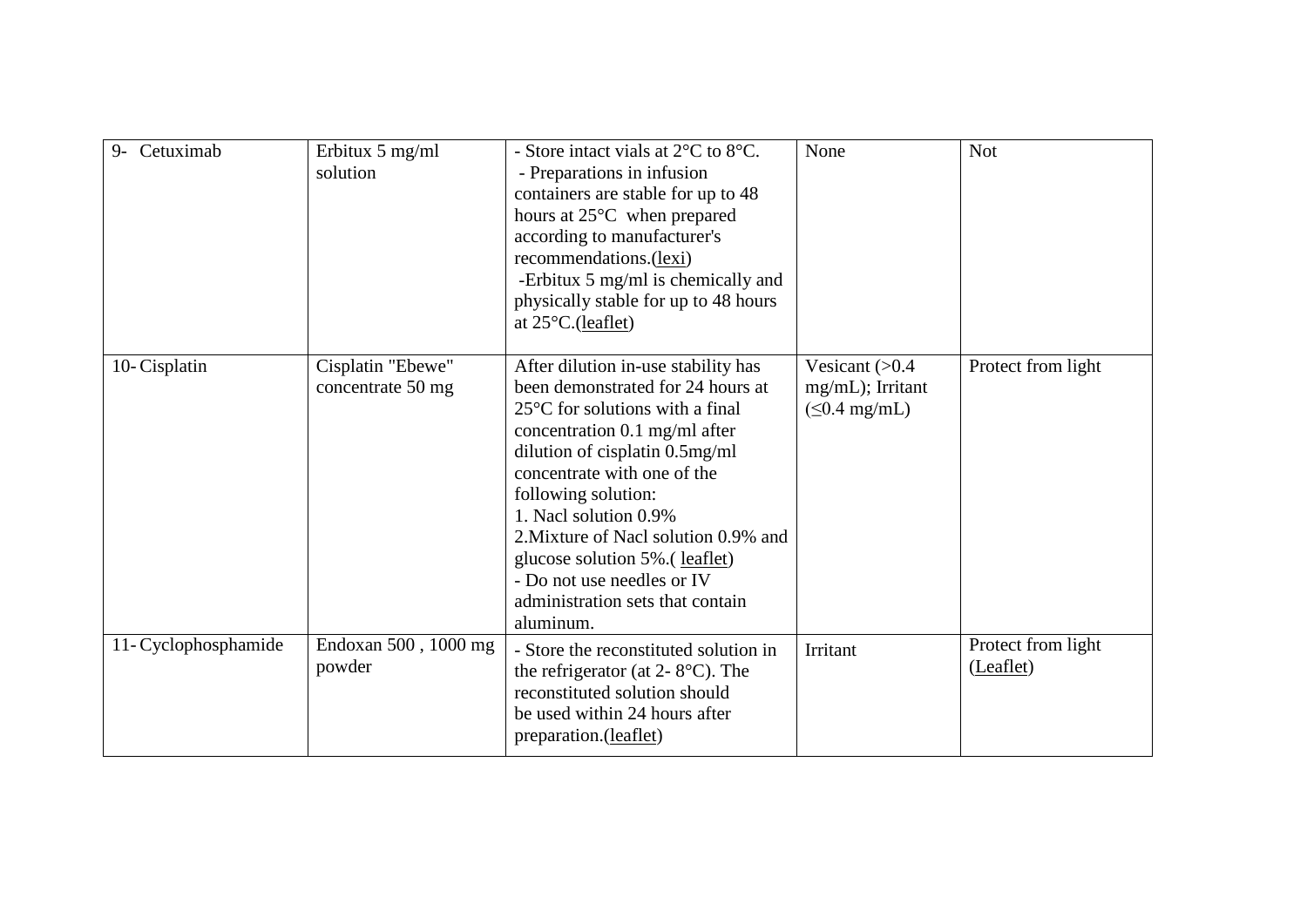| 12- Cytarabine | - Alexan liquid<br>$20$ mg/ml<br>- Cytarine® $1$ g/10ml<br>(No information in its<br>leaflet regarding<br>stability and storage<br>after reconstitution) | Reconstituted solutions are stable<br>for 24 hours at temperature below<br>25 °C and for 4 days at 2-8 °C.<br>If reconstitution does not take place<br>under aseptic conditions the storage<br>life will be 24 hours at temperature<br>2-8 $\degree$ C and for max 12 hours at<br>temperature below 25 °C (Alexan<br>leaflet).                                                                                                                                                                                                                                                                                                      | None     | Protect from light |
|----------------|----------------------------------------------------------------------------------------------------------------------------------------------------------|-------------------------------------------------------------------------------------------------------------------------------------------------------------------------------------------------------------------------------------------------------------------------------------------------------------------------------------------------------------------------------------------------------------------------------------------------------------------------------------------------------------------------------------------------------------------------------------------------------------------------------------|----------|--------------------|
| 13-Dacarbazine | Dacarbazine medac<br>200 mg powder                                                                                                                       | - Freshly prepared (reconstituted)<br>solutions of decarbazine medac<br>were demonstrated to be stable for<br>24 hours at $20^{\circ}$ C protected from<br>light. From a microbiological point<br>of view the product should be used<br>immediately of not then in-use<br>storage times would normally be no<br>longer than 24 hours at 2-<br>8°C.(leaflet)<br>- According to the manufacturer, the<br>reconstituted solution (in the vial)<br>should be used within 72 hours if<br>refrigerated and 8 hours if at room<br>temperature; however, additional<br>stability data indicates the<br>reconstituted solution may be stable | Irritant | Protect from light |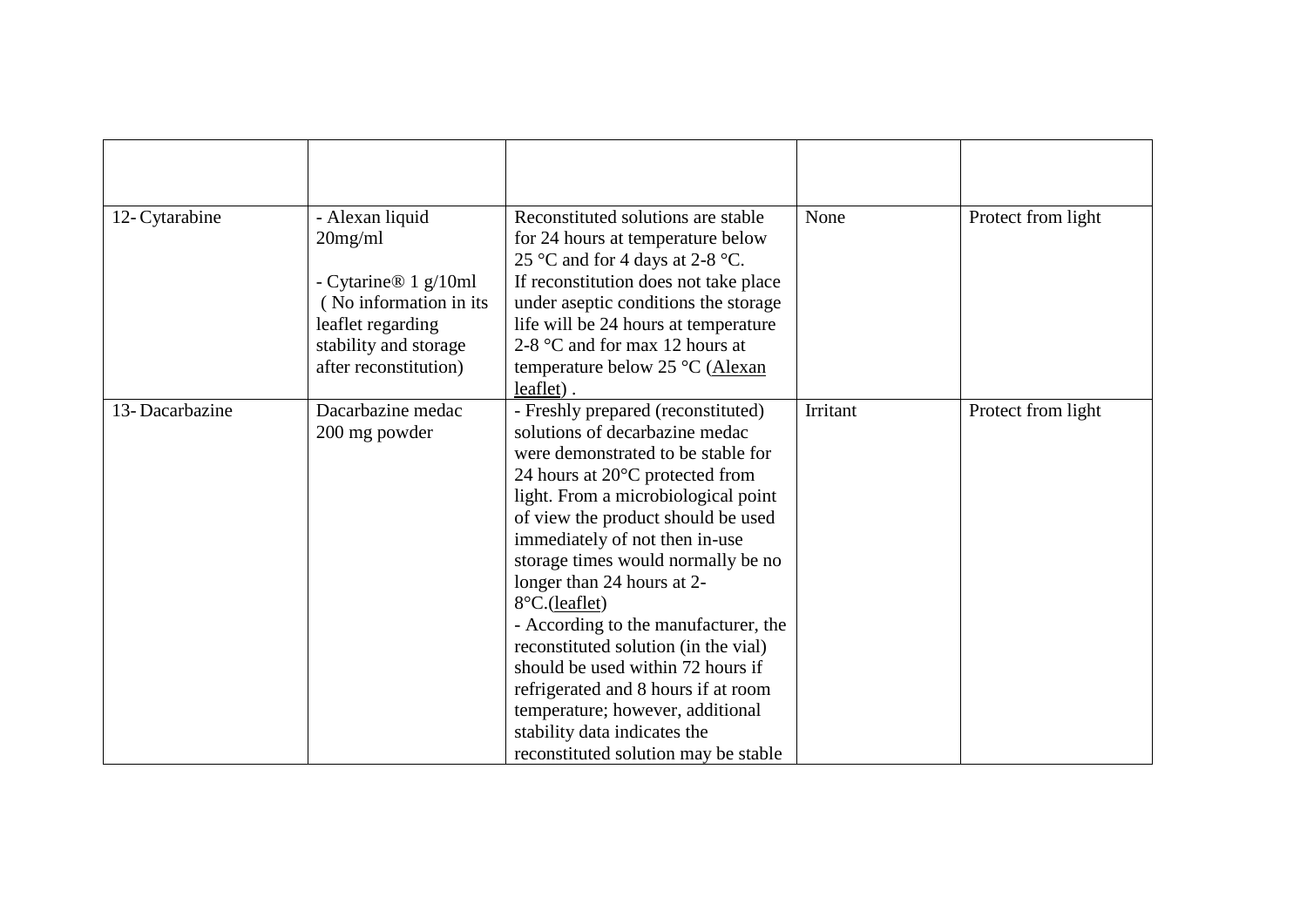|                 |                                   | for 24 hours at room temperature<br>$(20^{\circ}C)$ and 96 hours refrigerated<br>$(4^{\circ}C)$ when protected from light.<br>Following dilution for infusion (in<br>D5W or NS), solutions may be<br>stored for up to 24 hours<br>refrigerated $(4^{\circ}C)$ or for up to 8<br>hours at normal room<br>conditions.(lexi)                                                                                                                                                                                                                   |          |                                    |
|-----------------|-----------------------------------|---------------------------------------------------------------------------------------------------------------------------------------------------------------------------------------------------------------------------------------------------------------------------------------------------------------------------------------------------------------------------------------------------------------------------------------------------------------------------------------------------------------------------------------------|----------|------------------------------------|
| 14-Dactinomycin | Cosmegen Lyovac<br>500 mcg powder | - Final concentrations (>10<br>mcg/mL) in D5W or NS should be<br>stored for no more than 4 hours<br>from reconstitution to completion of<br>infusion (due to the lack of<br>preservative).(Lexi)<br>- No information in leaflet.<br>- Solutions in 50 mL D5W are<br>stable for 24 hours at room<br>temperature. (Globalrph)<br>- Only drug product diluted at<br>concentrations greater than 10<br>mcg/mL and stored for not more<br>than 10 hours at ambient room<br>temperature are recommended for<br>administration. (leaflet from net) | Vesicant | Protect from light and<br>humidity |
| 15-Denosumab    | Xgeva 120 mg solution             | - Store in original carton at 2-8°C.                                                                                                                                                                                                                                                                                                                                                                                                                                                                                                        | None     | Protect from direct                |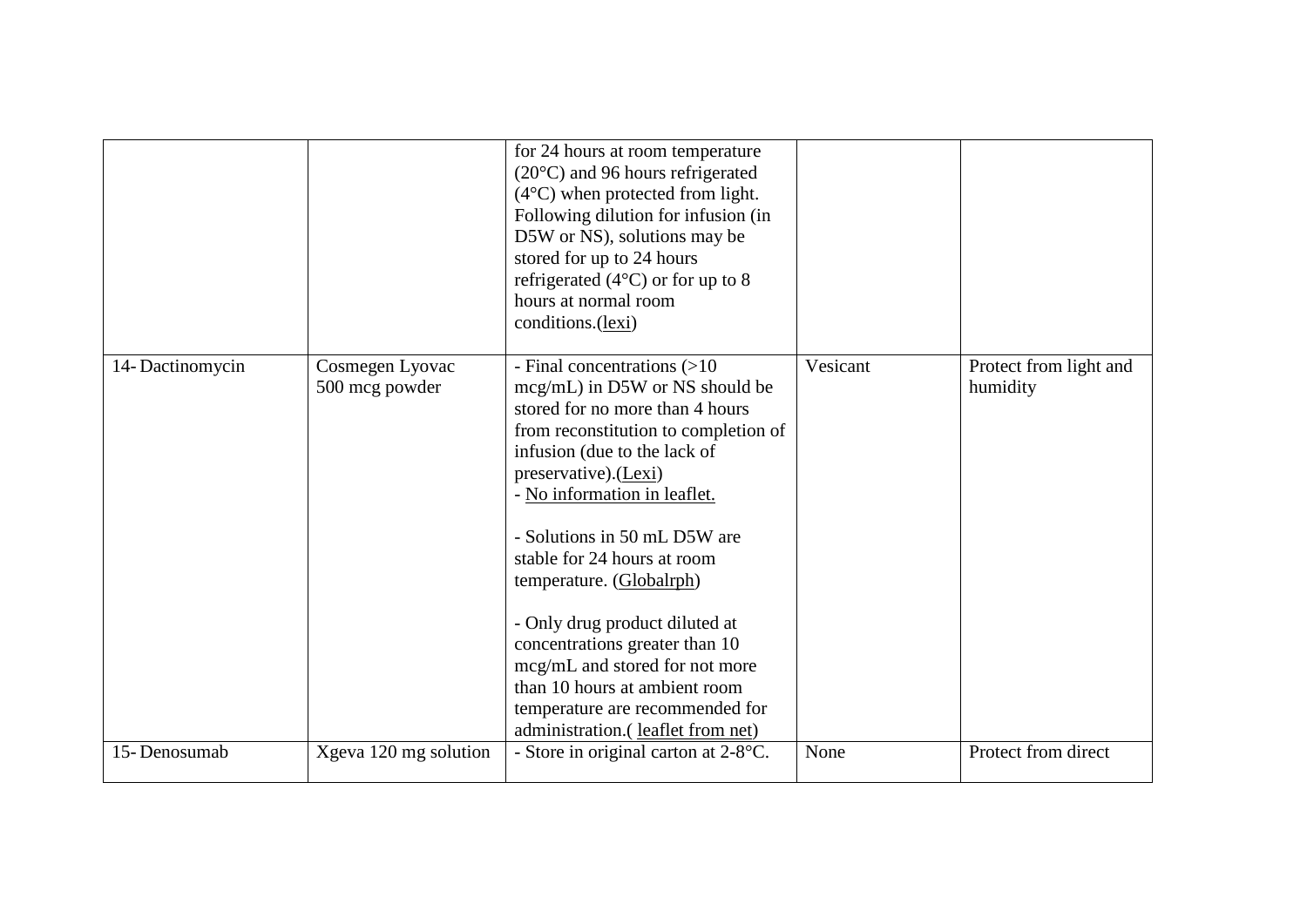|                |                                            | Do not freeze. Prior to use, bring to<br>room temperature of $25^{\circ}$ C in<br>original container (usually takes 15<br>to 30 minutes); do not use any other<br>methods for warming. Use within<br>14 days once at room<br>temperature.(lexi)<br>- Once the vial has been left to reach<br>room temperature it must be used<br>within 30 days.(leaflet)          |                                              | heat and light.    |
|----------------|--------------------------------------------|--------------------------------------------------------------------------------------------------------------------------------------------------------------------------------------------------------------------------------------------------------------------------------------------------------------------------------------------------------------------|----------------------------------------------|--------------------|
| 16-Docetaxel   | Docetaxel Ebewe 80<br>mg/8 ml concentrate  | -After first opening it must be used<br>within 28 days .Don't store above<br>$25^{\circ}$ C .(leaflet)<br>-After dilution the infusion solution<br>should be used within 4 hours<br>including the one hour infusion time<br>at room temperature (below $25^{\circ}$ C)<br>or refrigerated. (leaflet)<br>- Storage and stability may vary by<br>manufacturer.(lexi) | Irritant with<br>vesicant-like<br>properties | Protect from light |
| 17-Doxorubicin | Doxorubicin Ebewe<br>$2$ mg/ml concentrate | - From microbiological points of<br>view this infusion solution should<br>be used immediately, if not then<br>storage times will usually not<br>exceed 24 hours at<br>$2-8$ °C. (leaflet)<br>- Storage of vials of solution under<br>refrigeration may result in formation                                                                                         | Vesicant                                     | Protect from light |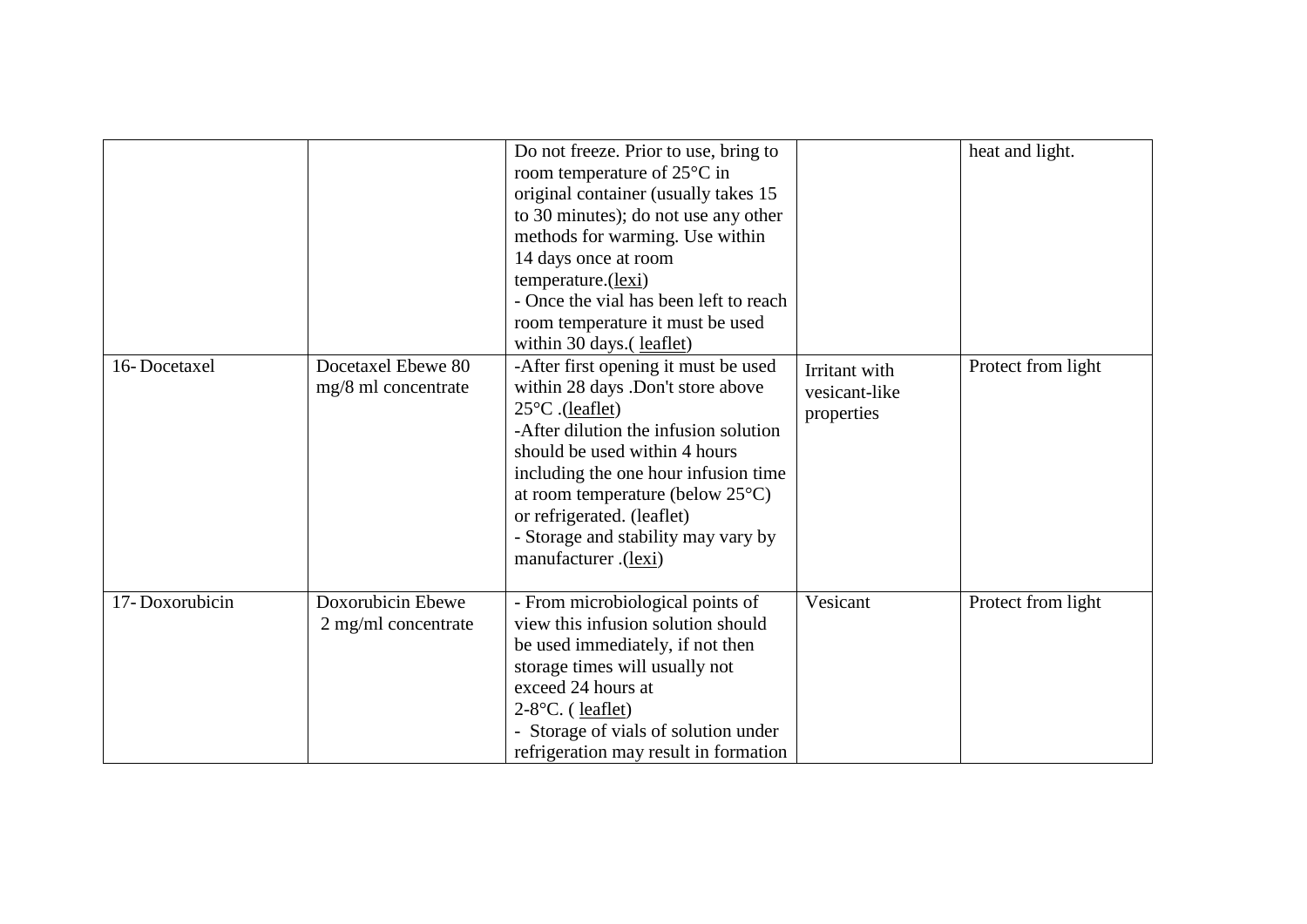|              |                     | of a gelled product; if gelling         |          |            |
|--------------|---------------------|-----------------------------------------|----------|------------|
|              |                     | occurs, place vials at room             |          |            |
|              |                     | temperature for 2 to 4 hours to         |          |            |
|              |                     | return the product to a slightly        |          |            |
|              |                     | viscous, mobile solution.               |          |            |
| 18-Etoposide | Etopside 'Ebewe"    | - 0.4 mg/mL solutions diluted for       | Irritant | <b>Not</b> |
|              | 20mg/ml concentrate | infusion in D5W or NS (in glass or      |          |            |
|              |                     | plastic containers) are stable for 24   |          |            |
|              |                     | hours at room temperature               |          |            |
|              |                     | (precipitation may occur at             |          |            |
|              |                     | concentrations above 0.4                |          |            |
|              |                     | mg/mL)(lexi).                           |          |            |
|              |                     | - Chemical and physical in use          |          |            |
|              |                     | stability has been demonstrated for     |          |            |
|              |                     | 24 hours at room temperature. From      |          |            |
|              |                     | a microbiological point of view, the    |          |            |
|              |                     | product should be used                  |          |            |
|              |                     | immediately. If not used                |          |            |
|              |                     | immediately in-use storage times        |          |            |
|              |                     | and conditions prior to use are the     |          |            |
|              |                     | responsibility of the user and would    |          |            |
|              |                     | normally not be longer than 24          |          |            |
|              |                     | hours at 2-8°C, unless dilution has     |          |            |
|              |                     | taken place in controlled and           |          |            |
|              |                     |                                         |          |            |
|              |                     | validated aseptic conditions. (leaflet) |          |            |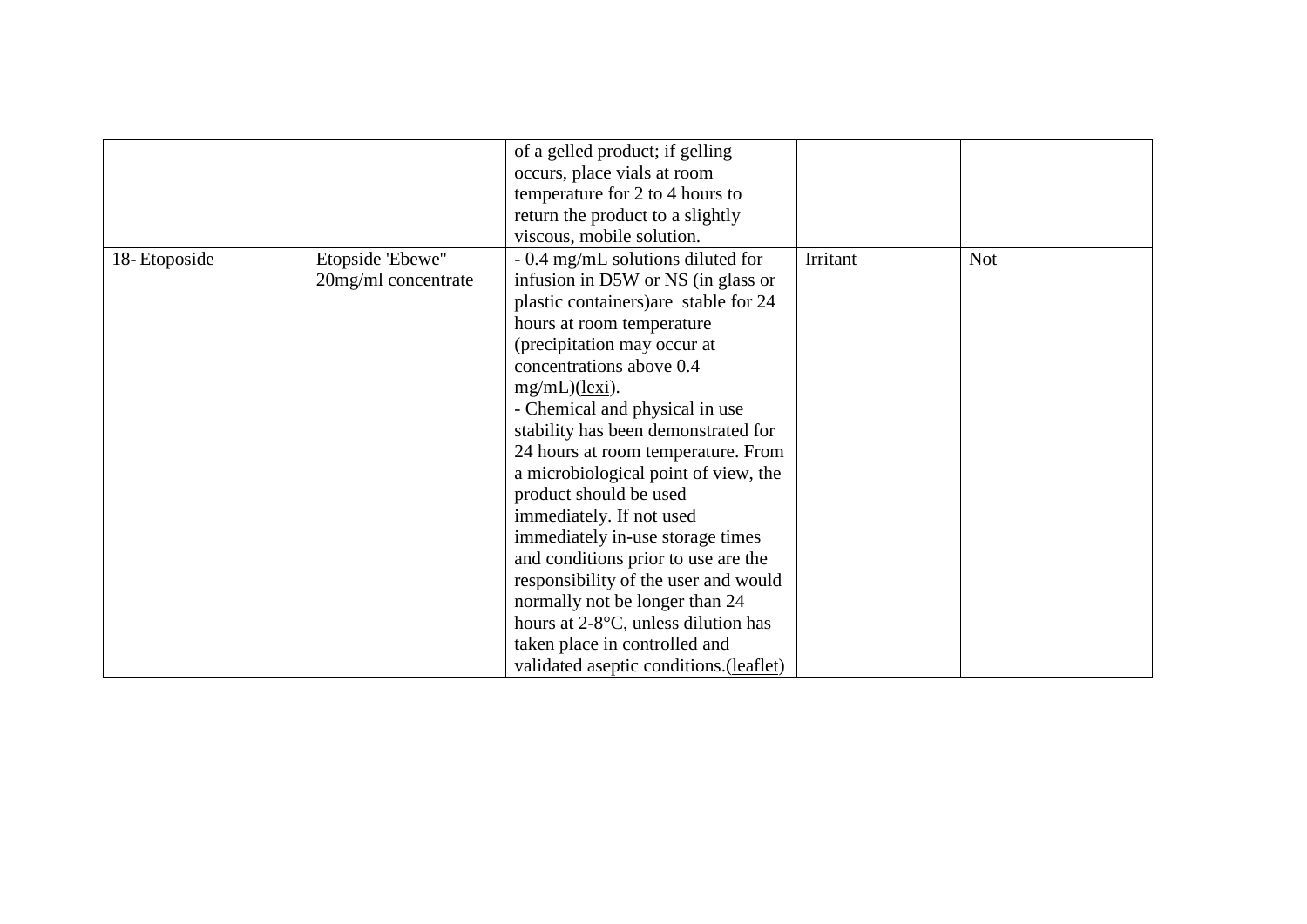| 19- Fludarabine | Fludarbine "ebewe"<br>25mg/ml concentrate | - For microbiological point of views<br>the product should be used<br>immediately, if not used<br>immediately then in-use<br>storage times would normally<br>not be longer than 24 hours at<br>$2-8$ °C.(leaflet)                                                                                                                                                                                                          | None     | Protect from light(lexi) |
|-----------------|-------------------------------------------|----------------------------------------------------------------------------------------------------------------------------------------------------------------------------------------------------------------------------------------------------------------------------------------------------------------------------------------------------------------------------------------------------------------------------|----------|--------------------------|
| 20- Gemcitabine | Gemnil 1000 mg<br>powder                  | Reconstituted vials are stable for 24<br>hours at room temperature. Do not<br>refrigerate (may form crystals).<br>(lexi, leaflet)                                                                                                                                                                                                                                                                                          | Irritant | <b>Not</b>               |
| 21-Idarubcin    | Zavedos 10 mg vial<br>powder              | - Reconstituted solution is stable for<br>48 hours at 2°-8°C or 24 hours at<br>room temperature.(lexi)<br>- The reconstituted solution is<br>chemically stable when stored for at<br>least 48 hours at $2-8$ °C and 24 hours<br>at room temperature; however it is<br>recommended that in line with good<br>pharmaceutical practice the solution<br>should not normally be stored for<br>longer than 24 hours at $2-8$ °C. | Vesicant | Protect from light       |
| 22-Ifosfamide   | Holoxan powder 1g, 2g                     | Reconstituted solutions are stable<br>for 24 hours refrigerated (don't)<br>store above $8^{\circ}$ C). (lexi, leaflet)                                                                                                                                                                                                                                                                                                     | Irritant | <b>Not</b>               |
| 23-Irinotecan   | Irinotecan<br>thymoorgan $100mg/5ml$      | Irinotecan solution should be used<br>(infusion completed) within 12<br>hours, at room temperature or                                                                                                                                                                                                                                                                                                                      | Irritant | Protect from light       |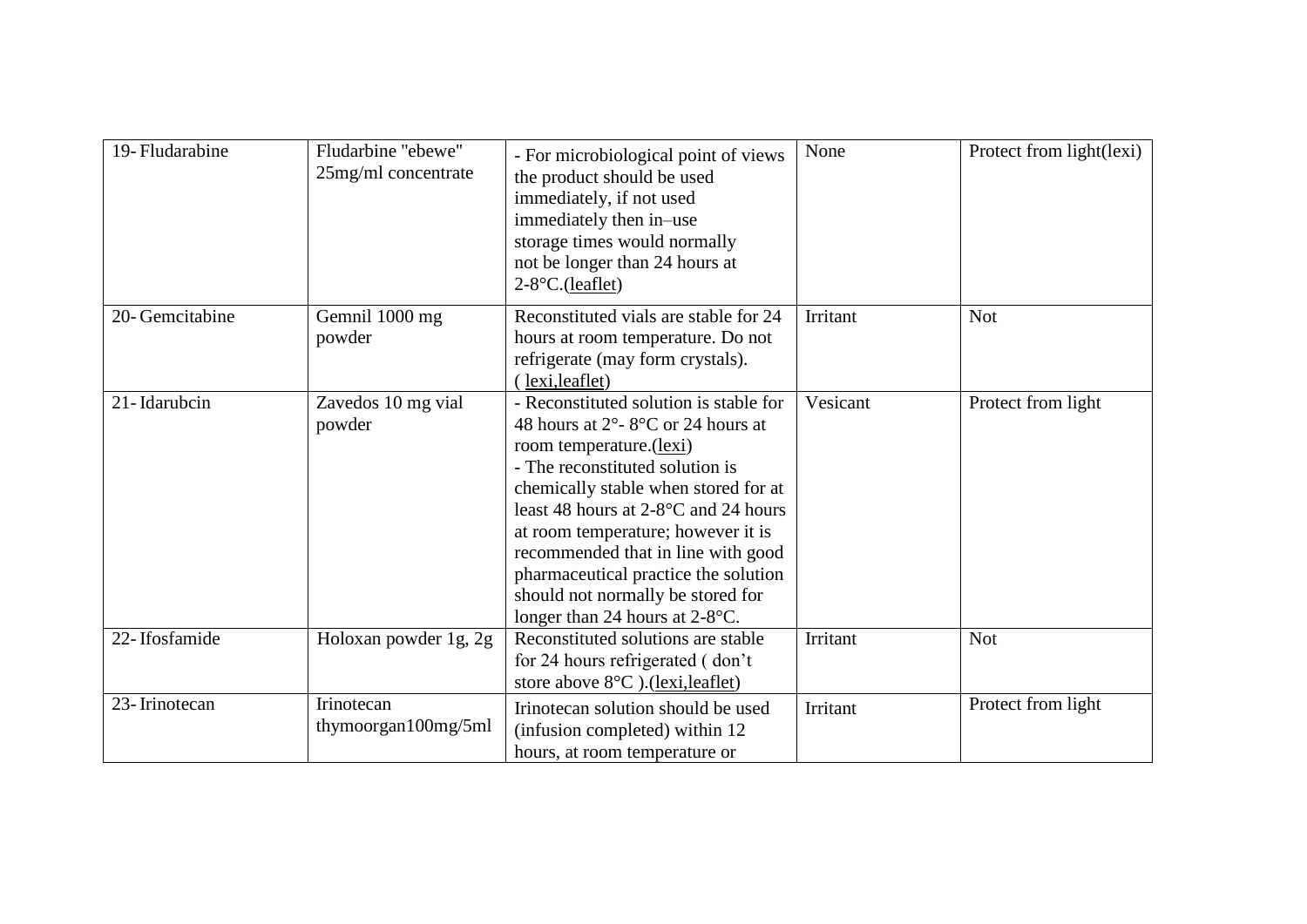|                  |                                     | within 24 hours if stored at 2-<br>$8^{\circ}$ C after the first<br>breakage.(leaflet)                                                                                                                                                                                                                                                                                                                                                                                                                                                                                                                                                          |      |                     |
|------------------|-------------------------------------|-------------------------------------------------------------------------------------------------------------------------------------------------------------------------------------------------------------------------------------------------------------------------------------------------------------------------------------------------------------------------------------------------------------------------------------------------------------------------------------------------------------------------------------------------------------------------------------------------------------------------------------------------|------|---------------------|
| 24-L-asparginase | Asparginase 10000 U<br>medac powder | - Once dissolved (4 ml water for<br>injection) the substance can be kept<br>at room temperature for 6 hours.<br>(leaflet)<br>- Reconstituted solution should be<br>used immediately after preparation,<br>although is stable for 3 hours at<br>room temperature or 72 hours<br>refrigerated.(lexi)                                                                                                                                                                                                                                                                                                                                              | None | <b>Not</b>          |
| 25-Mesna         | Mecen 400mg /4 ml<br>solution       | -Don't store above 30°C.<br>- Solutions diluted for infusion in<br>D5W, NS, $D5^1/4NS$ , $D5^1/3NS$ ,<br>$D51/2NS$ , or lactated Ringer's and<br>stored at room temperature should<br>be used within 24 hours. According<br>to the manufacturer, mesna and<br>ifosfamide may be mixed in the<br>same bag if the final ifosfamide<br>concentration is $\leq 50$ mg/mL.<br>Solutions of mesna and ifosfamide<br>$(1:1)$ in NS at a concentration of up<br>to 20 mg/mL are stable for 14 days<br>in PVC bags. Solutions of mesna<br>$(0.5 \text{ to } 3.2 \text{ mg/mL})$ and<br>cyclophosphamide (1.8 to 10.8)<br>mg/mL) in D5W are stable for 48 | None | Protect from light. |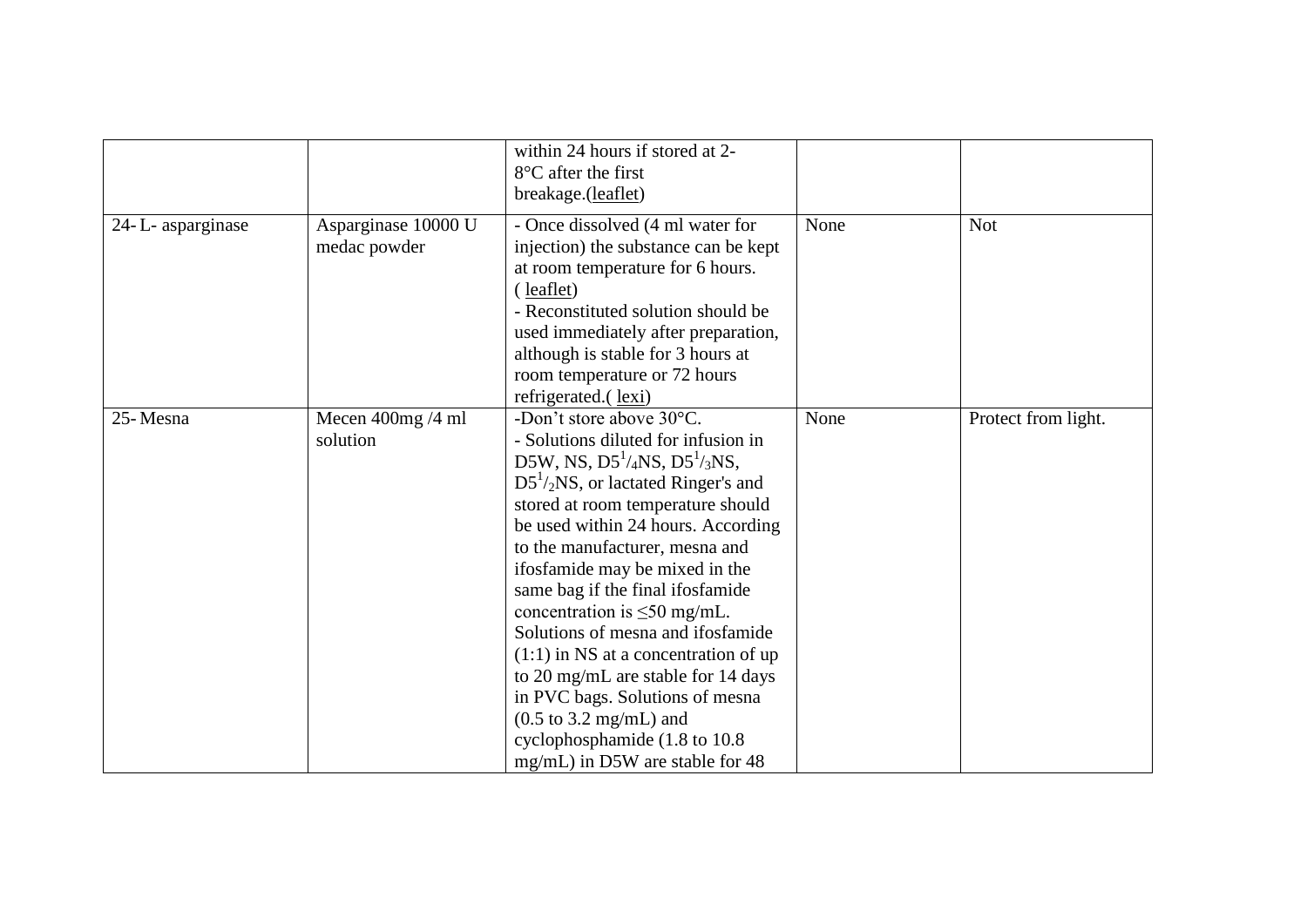|                 |                                        | hours refrigerated or 6 hours at<br>room temperature. Mesna injection<br>prepared for oral administration is<br>stable for at least 9 days undiluted in<br>polypropylene syringes and stored<br>at $5^{\circ}$ C, $24^{\circ}$ C, $35^{\circ}$ C; for 7 days when<br>diluted 1:2 or 1:5 with syrups and<br>stored at $24^{\circ}$ C in capped tubes; or<br>for 24 hours at $5^{\circ}$ C when diluted to<br>1:2, 1:10, and 1:100 in orange or<br>apple juice, milk, or carbonated<br>beverages.(lexi)<br>- No information in leaflet. |                                                |                         |
|-----------------|----------------------------------------|---------------------------------------------------------------------------------------------------------------------------------------------------------------------------------------------------------------------------------------------------------------------------------------------------------------------------------------------------------------------------------------------------------------------------------------------------------------------------------------------------------------------------------------|------------------------------------------------|-------------------------|
| 26-Methotrexate | Trexol 50 mg/2ml                       | Solution diluted in D5W or NS is<br>stable for 24 hours at room<br>temperature (lexi).<br>- No information in leaflet.                                                                                                                                                                                                                                                                                                                                                                                                                | None                                           | Protect from light      |
|                 |                                        |                                                                                                                                                                                                                                                                                                                                                                                                                                                                                                                                       |                                                |                         |
| 27-Methotrexate | Zexate $50mg$ , $500mg$                | - Solution diluted in D5W or NS is<br>stable for 24 hours at room<br>temperature (21 $\rm{^{\circ}C}$ to 25 $\rm{^{\circ}C}$ ).<br>$$<br>- No information in leaflet.                                                                                                                                                                                                                                                                                                                                                                 | None                                           | Protect from light      |
|                 |                                        |                                                                                                                                                                                                                                                                                                                                                                                                                                                                                                                                       |                                                |                         |
| 28-Mitoxantrone | No available leaflet in<br><b>KAUH</b> | - Opened vials may be stored at<br>room temperature for 7 days or<br>under refrigeration for up to 14<br>days. Solutions diluted in D5W or<br>NS for administration are stable for<br>7 days at room temperature or under                                                                                                                                                                                                                                                                                                             | - Irritant with<br>vesicant like<br>properties | No information in lexi. |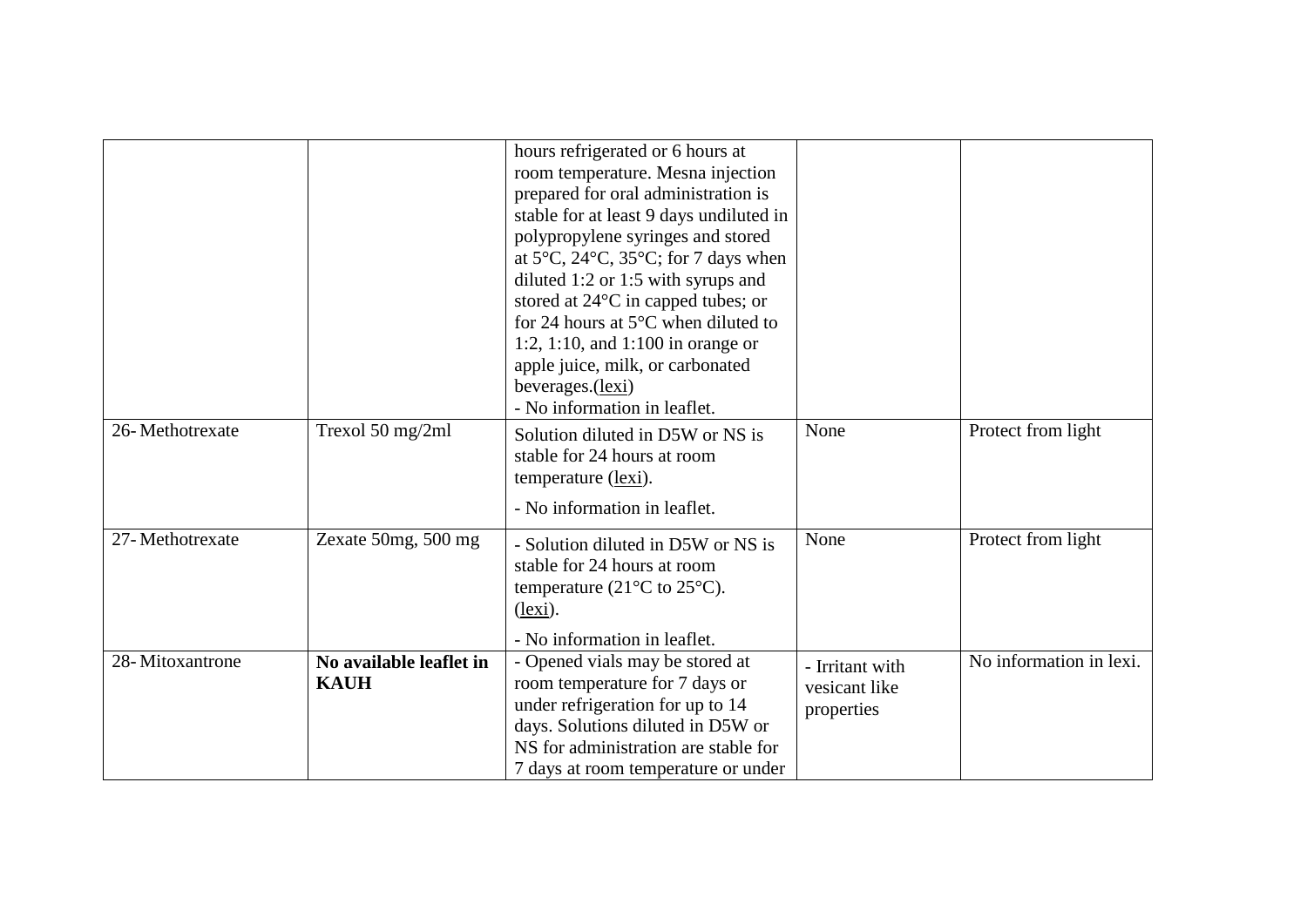|                 |                                                                 | refrigeration, although the<br>manufacturer recommends<br>immediate use.(lexi)                                                                                                                                                                                                     |                                              |                                             |
|-----------------|-----------------------------------------------------------------|------------------------------------------------------------------------------------------------------------------------------------------------------------------------------------------------------------------------------------------------------------------------------------|----------------------------------------------|---------------------------------------------|
| 29-Nivolumab    | Opdivo $(10 \text{ mg/ml})$ as<br>concentrate                   | - Store the diluted infusion solution<br>at room temperature for no more<br>than 8 hours (including infusion<br>time) or refrigerated at 2- $8^{\circ}$ C for up<br>to 24 hours (including infusion time.<br>Do not freeze solutions prepared for<br>infusion.(lexi,leaflet)       | None                                         | Protect from light                          |
| 30-Oxaliplatin  | Oxaliplatin medac<br>5mg/ml powder for<br>solution for infusion | - After dilution of the reconstituted<br>solution, it will be stable for 24<br>hours at $2-8$ °C. (leaflet)<br>- Don't prepare using a chloride-<br>containing solution such as NaCl.<br>- Do not use needles or<br>administration sets containing<br>aluminum during preparation. | Irritant with<br>vesicant-like<br>properties | Protect concentrated<br>solution from light |
| 31-Paclitaxel   | <b>Intaxel USP</b><br>300mg/50ml                                | - Solutions diluted for infusion in<br>$D_5W$ and NS are stable for up<br>to 27 hours at ambient<br>temperature $(\sim 25^{\circ}C)$ . (lexi,<br>leaflet)                                                                                                                          | Irritant with<br>vesicant-like<br>properties | Protect from light.                         |
| 32- Panitumumab | Vectibix<br>20mg/ml concentrate                                 | -Solutions diluted in NS for infusion<br>should be used within 6 hours of<br>preparation if stored at room<br>temperature or within 24 hours of                                                                                                                                    | None                                         | Protect from direct<br>sunlight             |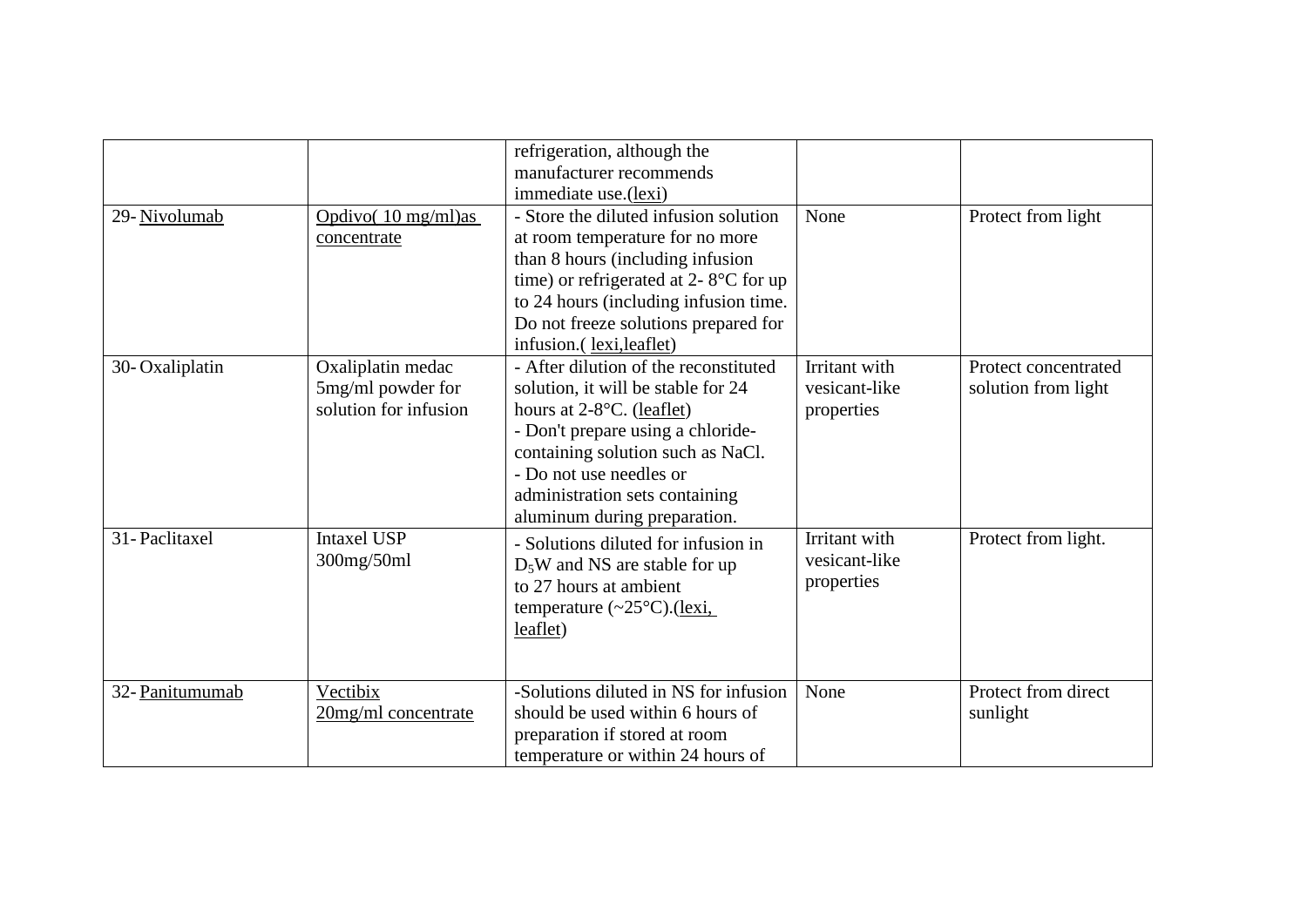| 33- Pemetrexed<br>disodium | No available leaflet in<br><b>KAUH</b>           | dilution if stored at 2- $8^{\circ}$ C.(Lexi)<br>-No information in leaflet.<br>- Reconstituted solution and<br>solution diluted for infusion are<br>stable for 24 hours when<br>refrigerated at $2-8$ <sup>o</sup> C.(lexi)                                                                                                                                                                                                                             | None | <b>Not</b>                            |
|----------------------------|--------------------------------------------------|----------------------------------------------------------------------------------------------------------------------------------------------------------------------------------------------------------------------------------------------------------------------------------------------------------------------------------------------------------------------------------------------------------------------------------------------------------|------|---------------------------------------|
| 34-Rituximab               | Tromax 100mg/10ml,<br>500mg/50ml<br>concentrate  | - Solutions diluted for infusion in<br>NS or D5W may be stored at<br>$2^{\circ}$ - 8°C for 24 hours and are<br>stable at room temperature for<br>an additional 24 hours<br>(although because there is no<br>preservative, the manufacturer<br>recommends storing<br>refrigerated).(lexi)<br>-The prepared infusion solution of<br>Tromax is physically and<br>chemically stable for 24 hours<br>at $2-8$ °C and for 12 hours at<br>$15-25$ °C. (leaflet) | None | Protect vials from<br>direct sunlight |
| 35-Rituximab               | Mabthera 1400 mg<br>solution for SQ<br>injection | - Store in a refrigerator $(2-8)$ °C.<br>- Once transferred from the vial to<br>the syringe is stable for 48 hours at<br>2-8°C and 8 hours at $(30^{\circ}C)$ in<br>diffused daylight. (Leaflet)                                                                                                                                                                                                                                                         | None | Protect from light.                   |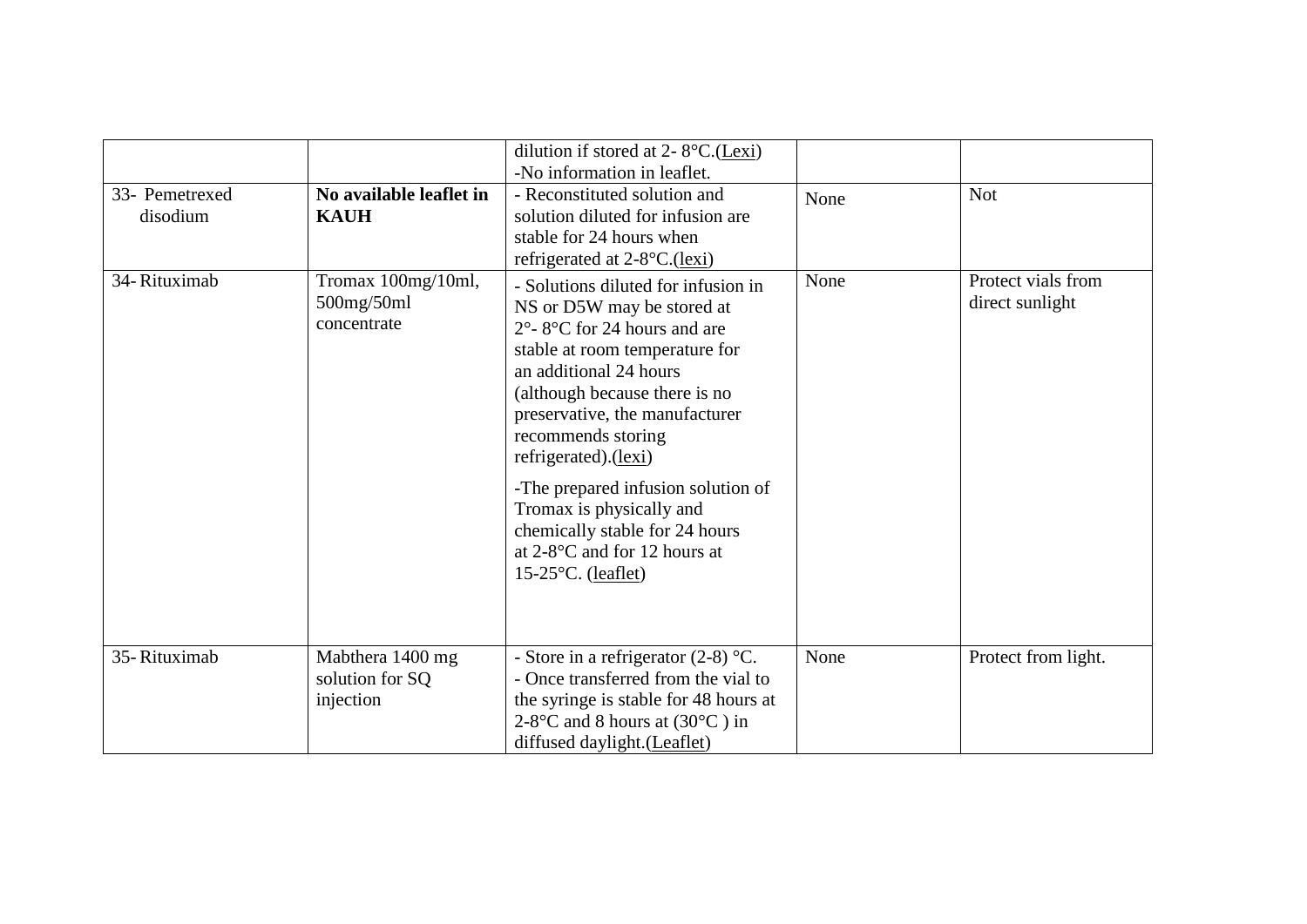| 36-Tocilizumab | Actemra 80 mg/4 ml,<br>200 mg/20 ml solution          | - After dilution in NS 0.9% is stable<br>for 24 hours at $2-8$ °C and at<br>30°C.(leaflet)<br>- Solutions diluted for IV infusion in<br>NS may be stored at 2- $8^{\circ}$ C or room<br>temperature for up to 24 hours;<br>solutions diluted for IV infusion<br>in $\frac{1}{2}$ NS may be stored at 2-8°C<br>for up to 24 hours or at room<br>temperature for up to 4 hours;<br>protect from light.(lexi) | None | Protect from light. |
|----------------|-------------------------------------------------------|------------------------------------------------------------------------------------------------------------------------------------------------------------------------------------------------------------------------------------------------------------------------------------------------------------------------------------------------------------------------------------------------------------|------|---------------------|
| 37-Trastuzumab | Herceptin440 mg for<br>multiple injection use         | Herceptin vial reconstituted with<br>bacteriostatic water for<br>injection are stable for 28 days<br>at $2-8$ °C. (leaflet)<br>- Herceptin solution for infusion in<br>PVC, PE or PP bags containing<br>0.9% NS is stable for 24 hours<br>in $2-8$ °C or up to $30$ °C.(leaflet)                                                                                                                           | None | <b>Not</b>          |
| 38-Trastuzumab | Herceptin 600/5 ml mg<br>solution for SQ<br>injection | - It is ready to use solution which<br>should not be mixed or diluted with<br>other products .(Leaflet)<br>- Store in a refrigerator $(2-8)$ °C.<br>Don't freeze. Once removed from<br>refrigerator must be administered<br>within 6 hours and should not be<br>kept above $30^{\circ}$ C.(Leaflet)<br>- Once transferred from the vial to                                                                 | None | Protect from light. |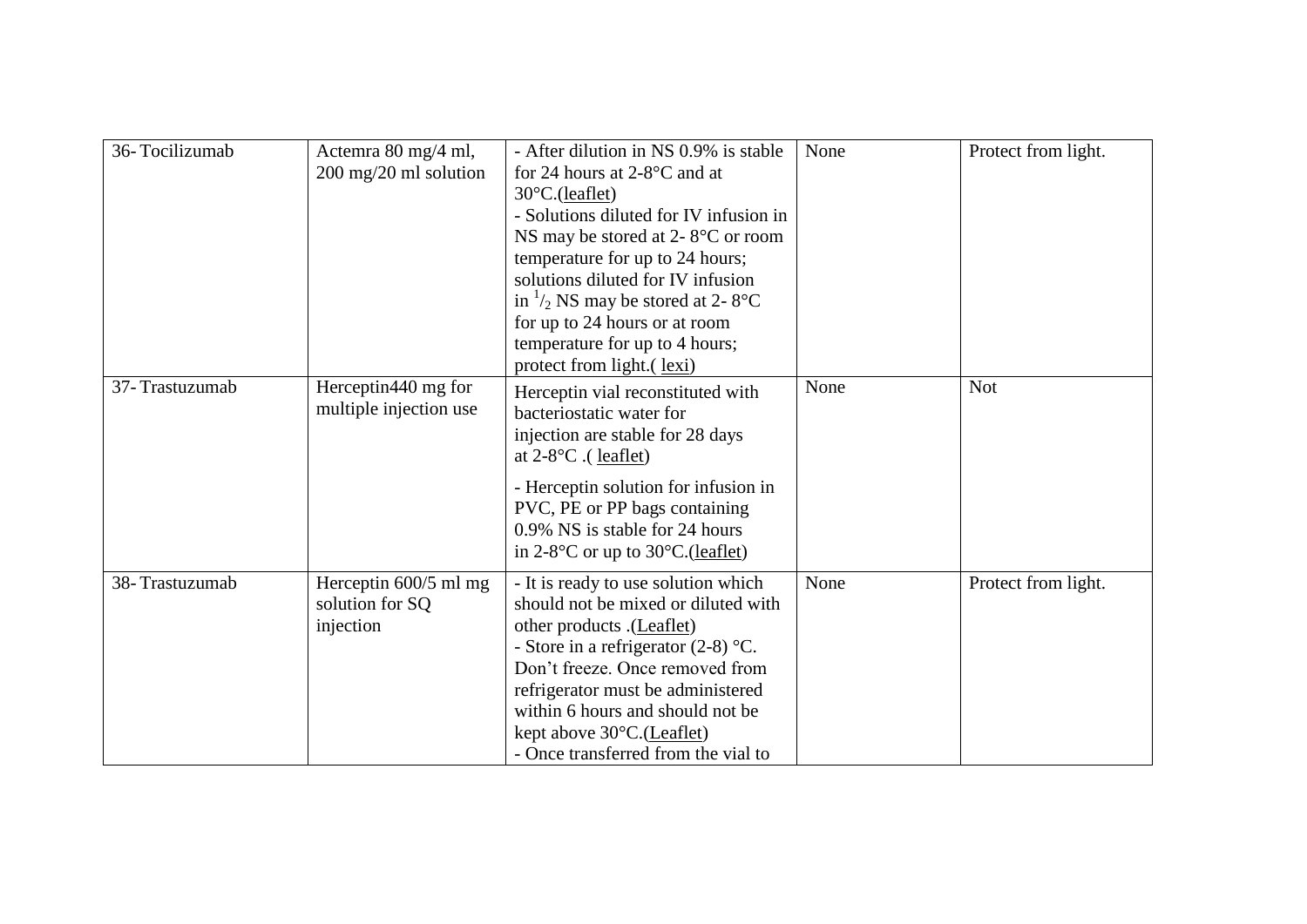|                 |                                         | the syringe is stable for 48 hours at<br>$2-8$ °C and 6 hours at ambient<br>temperature ( $max 30^{\circ}$ C) in<br>diffused daylight. (Leaflet)                                                                                                                                                                                                                                                                                                                  |          |                     |
|-----------------|-----------------------------------------|-------------------------------------------------------------------------------------------------------------------------------------------------------------------------------------------------------------------------------------------------------------------------------------------------------------------------------------------------------------------------------------------------------------------------------------------------------------------|----------|---------------------|
| 39- Vinblastine | Cytoblastin aqueous<br>injection 10 mg  | -Store intact vials at $2^{\circ}$ - $8^{\circ}$ C.<br>-Solutions diluted for infusion in<br>NS, D5W, or LR (20 mcg/mL)<br>concentration) is stable for up<br>to 21 days if protected from<br>light. The formulation of<br>vinblastine may have changed<br>since this stability study was<br>conducted; consult the<br>manufacturer's prescribing<br>information for further<br>information. (lexi)<br>- No information in leaflet except<br>store between 2-8°C. | Vesicant | Protect from light  |
| 40-Vincristine  | Vincristine hospira<br>2mg/2ml solution | -Solution diluted in normal saline<br>and store at $25^{\circ}$ C are stable for 24<br>hours when protected from light or<br>for 8 hours at normal light<br>condition.<br>-Solution diluted for infusion in NS<br>or D5W (20 mcg/ml concentration)<br>are reported to be stable for up to 21<br>days at $4^{\circ}$ C and $25^{\circ}$ C if protected                                                                                                             | Vesicant | Protect from light. |